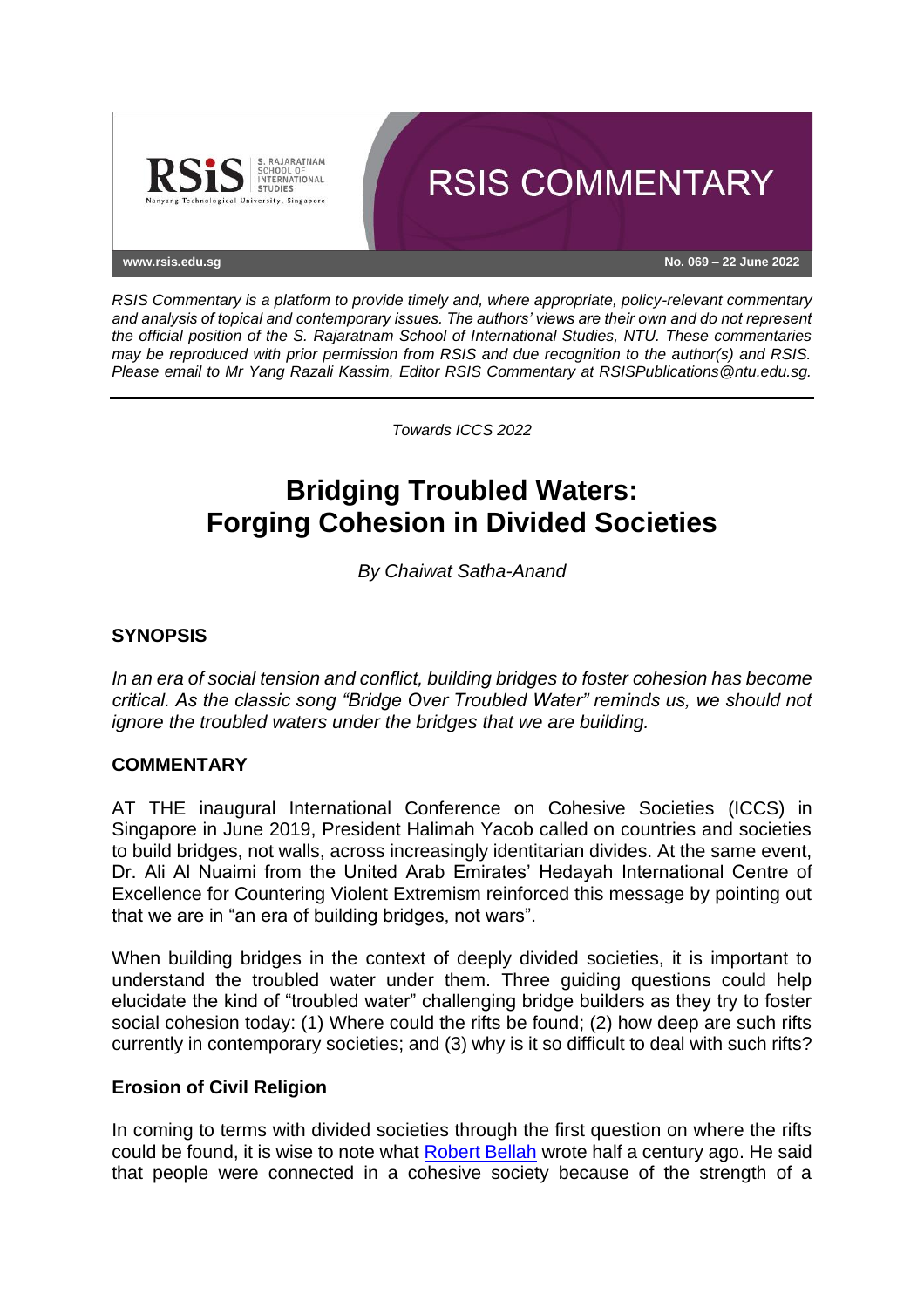collection of beliefs, symbols, and rituals with respect to sacred things institutionalised in a collectivity.

These beliefs, symbols and rituals give definition to a nation, not unlike the power a religion holds over its believers and followers -- hence the term "civil religion". It is the strength of civil religion that holds people of differences in a cohesive collective that could place trust in institutions such as the police, the court, or the media.

Judging from what has recently transpired in highly polarised societies such as the United States and Thailand, trust in the electoral process has been eroding in the former, while issues pertaining to monarchical institutional reform -- unthinkable in the past -- has seemingly torn the traditional fabric of society asunder in the latter.

Polarisation is also tearing at the seams of democratic institutions and practices around the world, from Bangladesh, Brazil and India to Kenya and Poland, among others. Perhaps, "civil religion" that once held these societies in cohesion is now fracturing, if not already broken down in some cases.

### **Gravity of "Ordinary Virtue"**

How deep is the fracture threatening civil religion that has held societies together for so long? I think the cohesive quality of civil religion has been put through a vigorous test when the "universal" language of rights and liberty that reverberates well with liberals -- both people and societies -- is contested by the moral language used by ordinary people in their everyday virtues.

In Ordinary Virtues, Ignatieff maintains that it is these ordinary virtues -- trust and tolerance among others -- which serve as the "moral operating system" guiding people through competing ideas and demands.

For *[ordinary virtues](https://www.hup.harvard.edu/catalog.php?isbn=9780674976276)*, the key moral distinction is self/other and citizen/stranger. Assuming the stranger is "the other", race, religion, gender, and nationality are then primary for the self/citizen, while common humanity becomes secondary.

Consider the issue of tolerance believed to be crucial for social cohesion as an example. In ordinary virtues, tolerance is not an obligation, but a gift from the citizen; the state as sovereign defines who gets the gift. Citizens give the gift of tolerance to the strangers on condition that the strangers accept their "moral operating system". Tolerance will be denied if the stranger insists that it is his/her rights.

Ignatieff further observes that while different groups can live in the same societies, *they do so apart rather than together*. While ordinary virtues can sometimes unite us, at other times they divide. On one hand, they are the key to healing, reconciliation, and solidarity.

On the other, they could be easily exploited in the name of "politics of fear and exclusion" as one's own group is privileged over others. It is perhaps how existing political discourse could empower or confiscate the ordinary virtues in this heightened "politics of fear and exclusion" that makes the water under the bridge extremely dangerous at present.